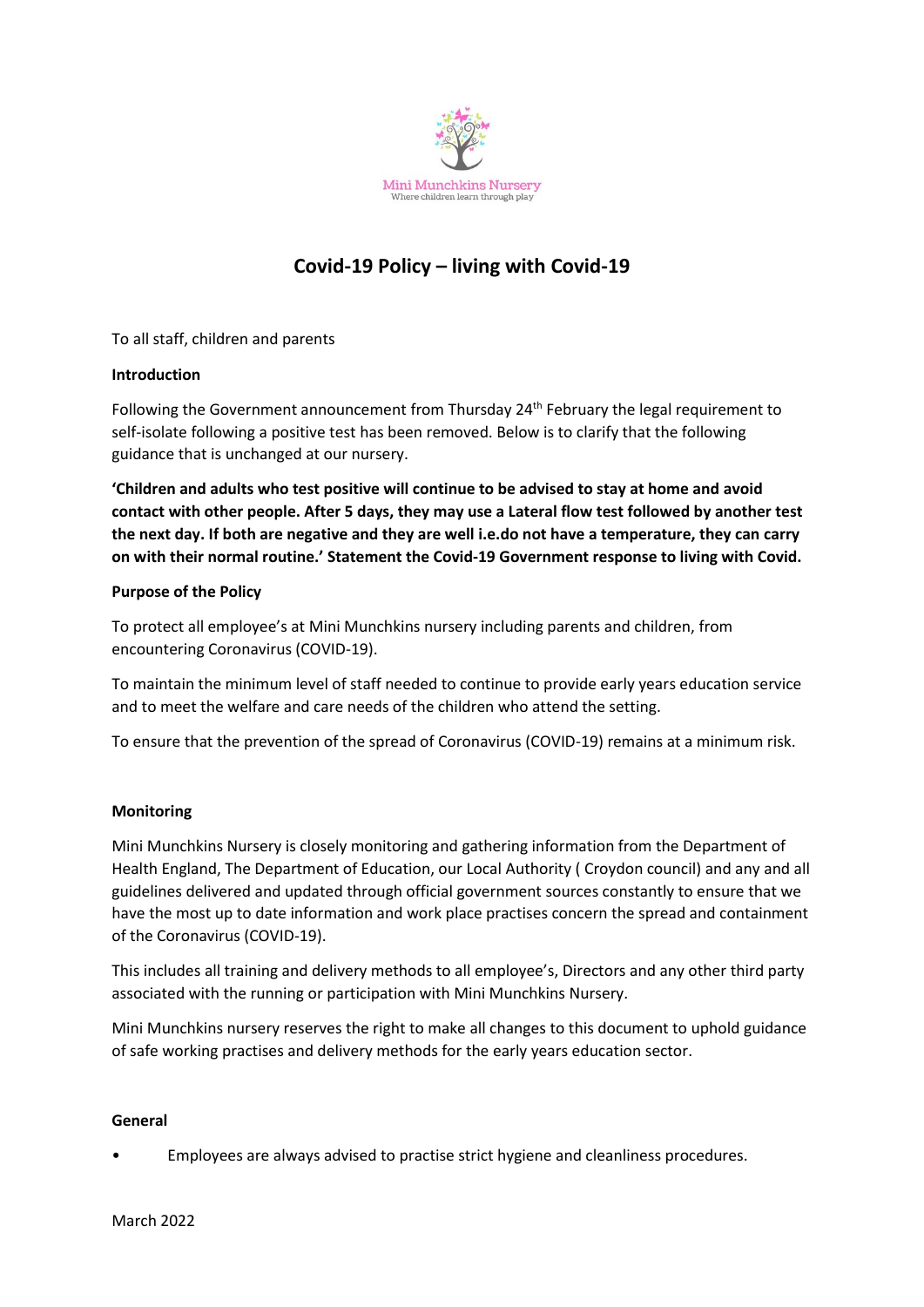

• Employee's must wash their hands at regular intervals for a minimum of 20 seconds using soap and warm water.

• Employees are advised to cough or sneeze into their elbow when a tissue or other vessel cannot be reached in time and are then to always wash their hands afterwards.

• Employees are advised to avoid close contact with others, such as handshakes and are to maintain practice social distancing as best they can.

• Employees are to avoid touching their eyes, nose, and face whilst on the premises and whilst children are in their care.

• Employee's must wash all their uniform before entering the premises for their next shift.

• At the end of each day, all employee's must clean and sanitise all surfaces, toys, fabrics, toileting areas, outdoor areas and equipment, ready for the following days usage, this includes all outside toys to be stored away in secure storage containers at the end of every working day and before weekend/holiday period closures or closures for health and safety measures.

• Only disposable towels, provided for by Mini Munchkins, will be permitted for use whilst on the premises.

• No prams, scooters, bikes, or any other items are to be left at the setting at any time.

• Please be aware that your children will meet both staff members and other children attending the setting during the session times. Although every measure will be taken to ensure that your child has minimal contact with others, children of the early years age group will inevitably want to hug and touch others through play or when needing comfort. Therefore, it is vital that not only we will adhere to best practise hygiene policies throughout the day, but that parents can also support this by changing their children into different clothing when they return home and placing that days clothing in the wash. If your child needs comfort, our staff will comfort them and will do their absolute best to make sure that all their social, emotional and wellbeing is met whilst in attendance at Mini Munchkins.

## **Hygiene on Arrival**

• Staff may greet parent's wearing the appropriate PPE equipment, as supplied by Mini Munchkins nursery, when accepting your child onto the premises. This will include disposable face mask. These will be disposed of after every use.

Parents will still be asked to stay outside the setting and a staff member will collect your child and take the to their designated rooms.

## **Hygiene during the day**

• Children will be actively encouraged to wash their hands after every activity or after playing in a specific area. We will use water and hand soap for this with a minimum wash time of 20